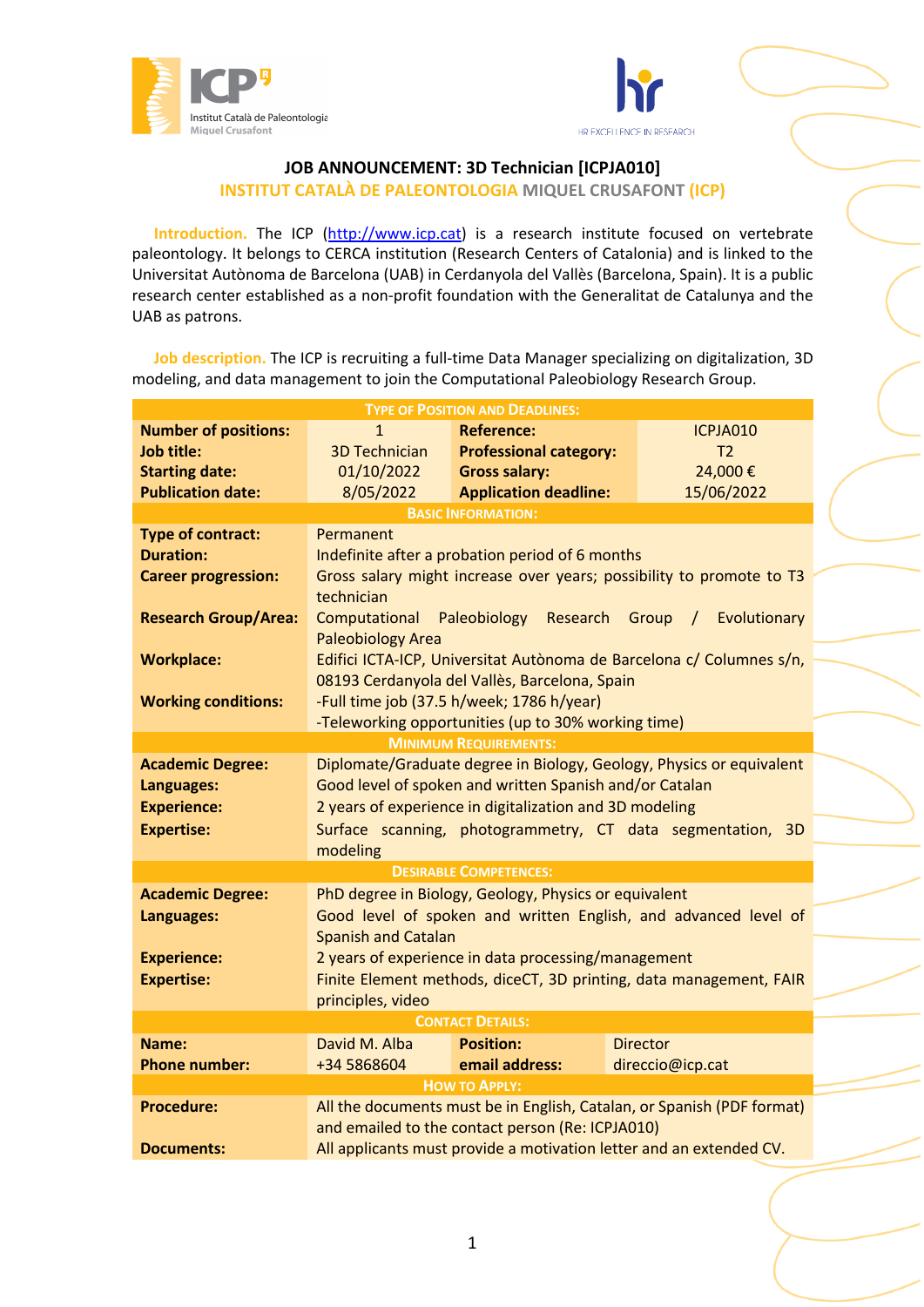



The Selection Committee may request additional justification of merits at any stage of the recruitment process. The selected candidate will be requested a copy of academic titles and social security's occupational history/work contracts before formalizing contract

**Selection Criteria.** The weight of the various selection criteria (in %) is specified in the table below. During the shortlisting phase, each eligible applicant will be assigned a 0-10 score to each criterion. During the evaluation phase, shortlisted candidates will be assigned a 0-10 score to each merit included in the selection criteria, each with a corresponding percentage determined by the Selection Committee before the call is closed. Final scores will be modulated by the results of career duration.

| <b>SELECTION CRITERIA</b>     |     | <b>SELECTION CRITERIA</b>              |      |
|-------------------------------|-----|----------------------------------------|------|
| A. Research outputs           | 5   | E. Software skills                     | 25   |
| <b>B. Academic background</b> | -15 | F. Other merits                        | 5    |
| C. Language skills            | 5.  | G. Adequacy of the candidate's profile | - 20 |
| D. Working experience         | 25  |                                        |      |

**OTM-R.** The ICP endorses the principles of the European Charter for Researchers and Code of Conduct for the Recruitment of Researchers that define the EU Human Resources Strategy for Researchers (HRS4R), and since 2018 holds the HR Excellence Award of the EU. Therefore, the ICP is fully committed to open, transparent and merit-based recruitment (OTM-R), in order to ensure that the best person for a job is recruitment as well as to guarantee equal opportunities among candidates. The internal regulations that apply to this job description are available on the document entitled "ICP Protocol for the Evaluation, Internal Promotion and Recruitment of Researchers and Technicians", which is publicly available from the ICP website (http://www.icp.cat/attachments/transparencia/ICP\_Recruitment\_Protocol.pdf).

**Non-discrimination.** The Non-Discrimination Committee of the ICP will oversee the recruitment process to prevent any kind of discrimination by reason of gender, sexual preference, language, ethnicity, geographic origin, functional diversity, or any other reason unrelated to scientificotechnical merits. Applicants are responsible to provide the necessary personal information related to career breaks (due to parental and medical leaves, unemployment, parttime contracts, etc.) if any of the provisos included in the recruitment protocol apply to the computation of career duration. The ICP aims to guarantee equal opportunities to all candidates and intends to promote a balanced sex ratio. Therefore, the application by female candidates is strongly encouraged.

Confidentiality. The ICP complies with applicable laws of personal data protection and guarantees the confidentiality of all the personal data provided by the candidate, which will solely be used for the purposes of the current recruitment process.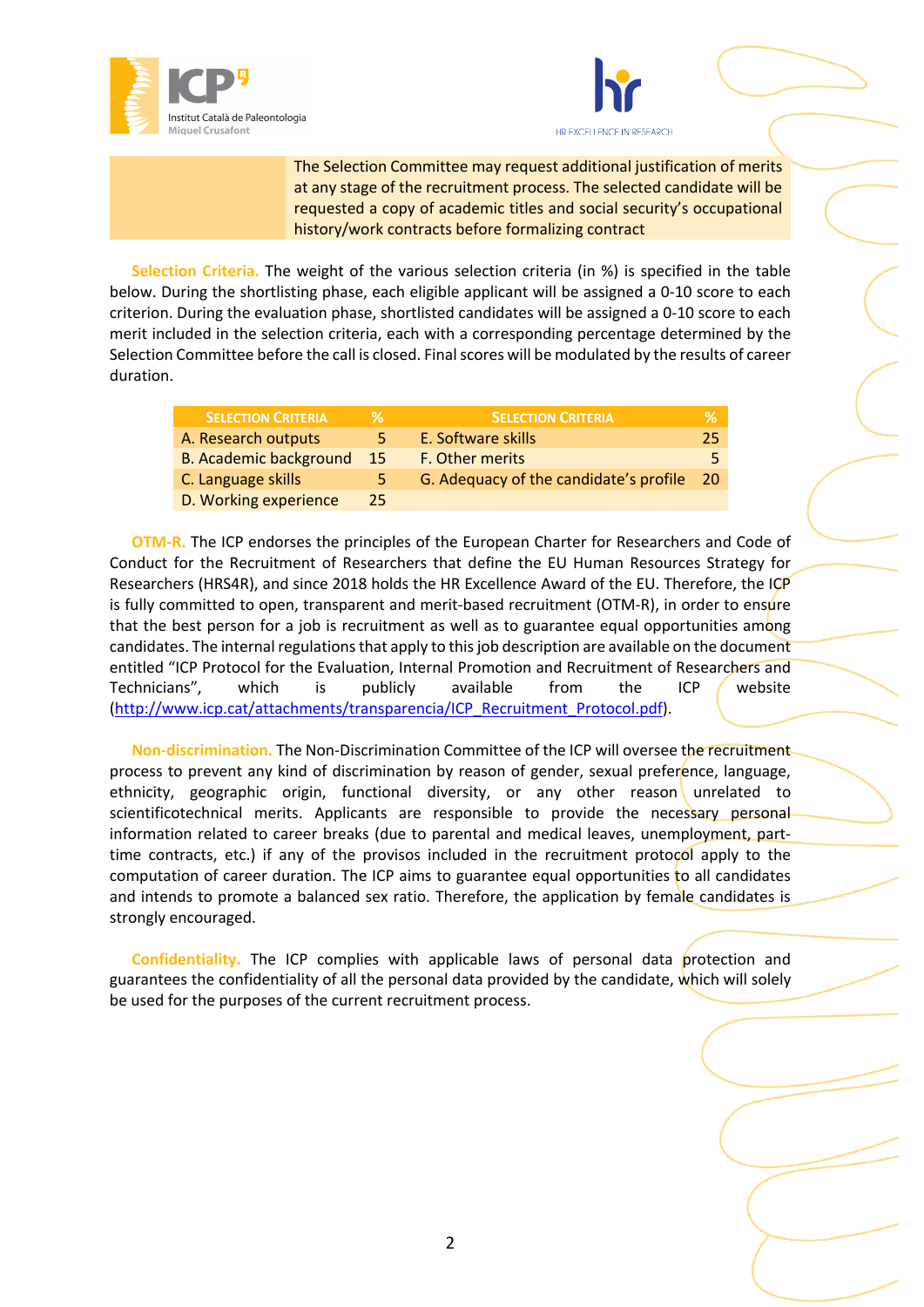



## **JOB DESCRIPTION: 3D Technician [ICPJA010] INSTITUT CATALÀ DE PALEONTOLOGIA MIQUEL CRUSAFONT (ICP)**

**Computational Paleobiology Research Group.** The research group encompasses computational approaches that aim to digitally obtain paleobiological and evolutionary data of extinct organisms based on a wide range of techniques from imaging to functional approaches. To pursue these goals, the research group combines fossil evidence (particularly from Iberian fossil record, but also taking advantage of digital techniques to analyze fossil samples from all over the world) and biological samples.

**Technician profile.** The ICP aims to recruit a highly motivated 3D Technician (T2 professional category) for the Computational Paleobiology Research Group who can also perform the role of Data Manager (particularly regarding CT data and 3D virtual models) under the supervision of the ICP Data Curator. The candidate must thus have solid experience in digitalization, 3D modeling and data management. Gross salary will initially consist of 24,000 €, with possibility to increase beyond that stipulated by the relevant decree for personnel of the public sector of the Generalitat de Catalunya after the initial three years (see career progression below).

## **Main responsibilities.**

- 1. Collaboration with the researchers of Computational Paleobiology research group in order to attain the specific goals of the research group in accordance with the strategic aims and scientific policy of the ICP, including publications and contributions to meetings (with the permission of the corresponding Research Group Leader).
- 2. Digitalization of paleontological and biological samples (using different techniques such as photogrammetry, structured light scanner, laser scanner and  $(\mu)$ CT scanner, among others) for researchers of any research group of the ICP (under the supervision of the Computational Paleobiology Research Group Leader) or for the provision of external services (under the supervision of the Research Support & External Services Department).
- 3. Data processing (particularly segmentation CT data, generation of 3D models and any required postprocess for imaging, geometric morphometric analysis, and/or biomechanical simulation) for researchers of any research group of the ICP (under the supervision of the Computational Paleobiology Research Group Leader) or for the provision of external services (under the supervision of the Research Support & External Services Department).
- 4. Video generation and postprocessing based on 3D models for scientific publications as well as dissemination and outreach activities, under the supervision of the Outreach & Communication Department.
- 5. Management and maintenance of the 3D technological equipment of the Computational Paleobiology Research Group and the ICP as a whole.
- 6. Data management and stewardship of the data sets and 3D models generated by ICP researchers and technicians, including the elaboration and maintenance of internal databases and the uploading of data in external digital repositories, under the supervision of the Data Curator.
- 7. Assistance to ICP researchers in calls and applications including digitalization and 3D data, under the supervision of the Project Manager and/or the Research Group Leader.
- 8. Providing the Research Group Leader, the Director and the Head of the Communication & Scientific Dissemination Area of the ICP with regular updates of the (co)authored publications.
- 9. Assistance to external researchers in the framework of strategic collaborations (approved by the Head of the Research Department) or external services provided by the ICP to third parties (as detailed above).